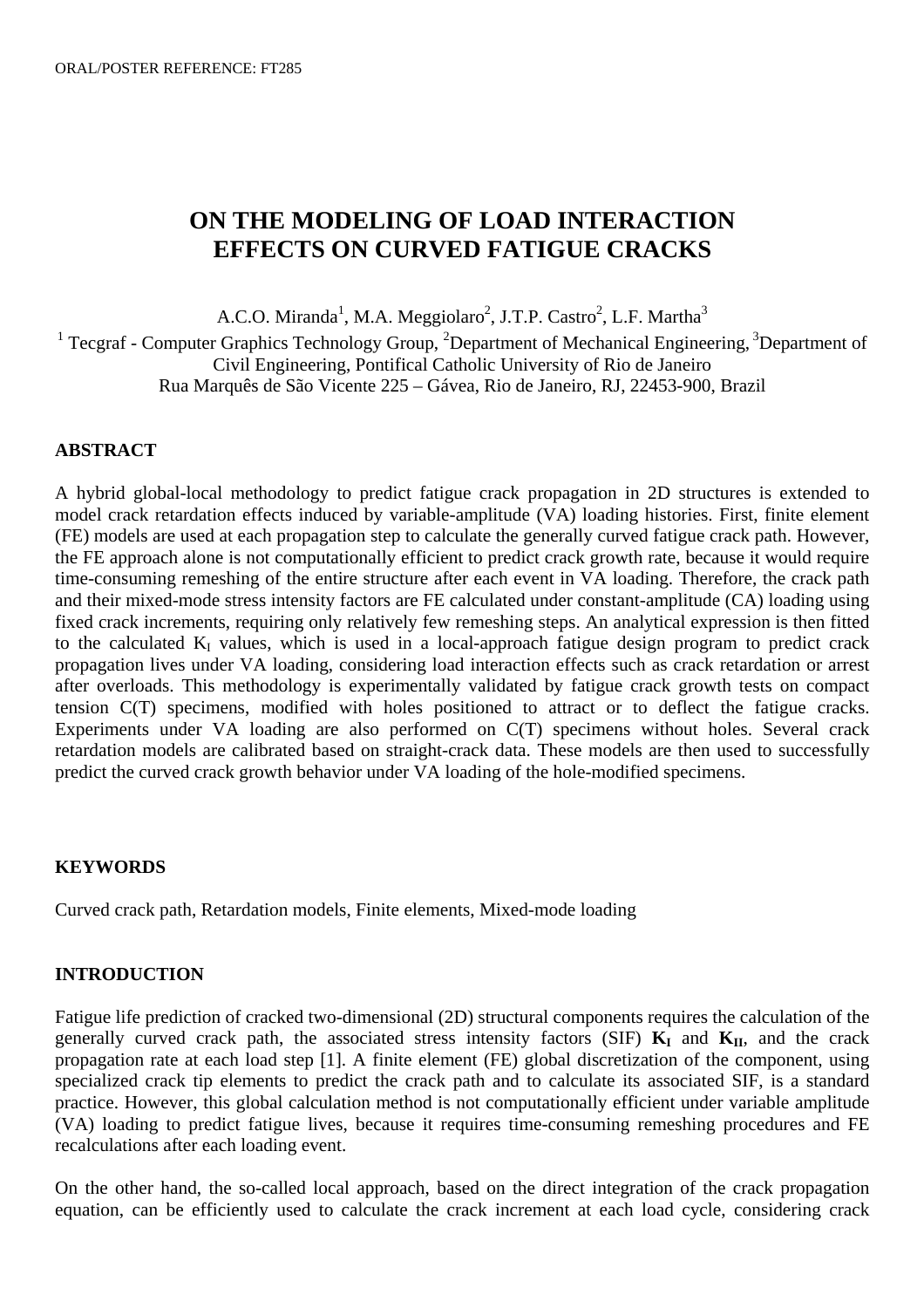retardation effects if necessary. However, this approach requires the stress intensity expression  $\mathbf{K}_{\text{I}}$  for the crack, which is not available for most real components.

Since the advantages of these two approaches are complementary, the problem can be divided into two steps. First, the curved fatigue crack path and its SIF are calculated under constant amplitude (CA) loading in a specialized FE program, using small crack increments and automatic remeshing. Numerical methods are used to calculate the crack propagation path, based on the computation of the crack incremental direction, and the associated SIF  $K_I(a)$  and  $K_{II}(a)$ , where a is the length along the crack path. The  $K_I(a)$  values are then used as an input to a fatigue program based on the local approach, where the actual VA loading is efficiently treated by the integration of the crack propagation equation, considering overload-induced retardation effects if required [1].

In this work, fatigue crack growth experiments under VA loading are performed on compact tension C(T) specimens made of cold-rolled SAE 1020 steel, modified with holes positioned to attract or to deflect the fatigue cracks. The curved crack paths are FE-predicted under CA loading, resulting in good estimates of the measured paths under VA loading. The results suggest that overloads do not deviate significantly the crack path predicted under constant amplitude loading, provided that the overload does not induce crack bifurcation or plastic zones with sizes comparable to the residual ligament. Experiments under VA loading are also performed on C(T) specimens without holes. Several crack retardation models are calibrated based on straight-crack data. These models are then used to successfully predict the curved crack growth behavior under VA loading of the hole-modified specimens.

## **MIXED-MODE CRACK GROWTH CALCULATIONS**

In FE mixed-mode crack growth calculations, three methods are generally used to compute the stress intensity factors along the (generally curved) crack path: the displacement correlation technique [2], the potential energy release rate computed by means of a modified crack-closure integral technique [3-4], and the J-integral computed by means of the equivalent domain integral (EDI) together with a mode decomposition scheme [5-6]. The EDI method replaces the J-integral along a contour by another one over a finite size domain, using the divergence theorem, which is more convenient for FE analysis.

Since Bittencourt et al. [7] showed that for sufficiently refined FE meshes all three methods predict essentially the same results, only the EDI method is considered in the calculations presented here. However, the other two methods also provide good results even for relatively coarse meshes.

The calculated Modes I and II SIF  $K_I$  and  $K_{II}$  are then used to obtain an equivalent SIF  $K_{eq}$ . The fatigue crack growth rate can then be computed from the equivalent stress intensity range ∆*Keq* by a simple McEvily-type model [8]:

$$
\frac{da}{dN} = A \cdot (\Delta K_{eq} - \Delta K_{th})^m
$$
\n(1)

where ∆*Kth* is the threshold SIF and *A* and *m* are the conventional tensile crack growth rate parameters for the given material. An alternative Elber-type equation can be used based on the maximum equivalent stress intensity  $K_{eq}$  and on the crack opening value  $K_{op}$ , namely

$$
\frac{da}{dN} = A \cdot (K_{eq} - K_{op})^m \tag{2}
$$

Several models have been proposed to obtain  $K_{eq}$  from  $K_I$  and  $K_{II}$  (and  $K_{III}$ , when it is important). E.g., Tanaka [9] obtained an equivalent stress intensity model based on the displacements behind the crack tip reaching a critical value, leading to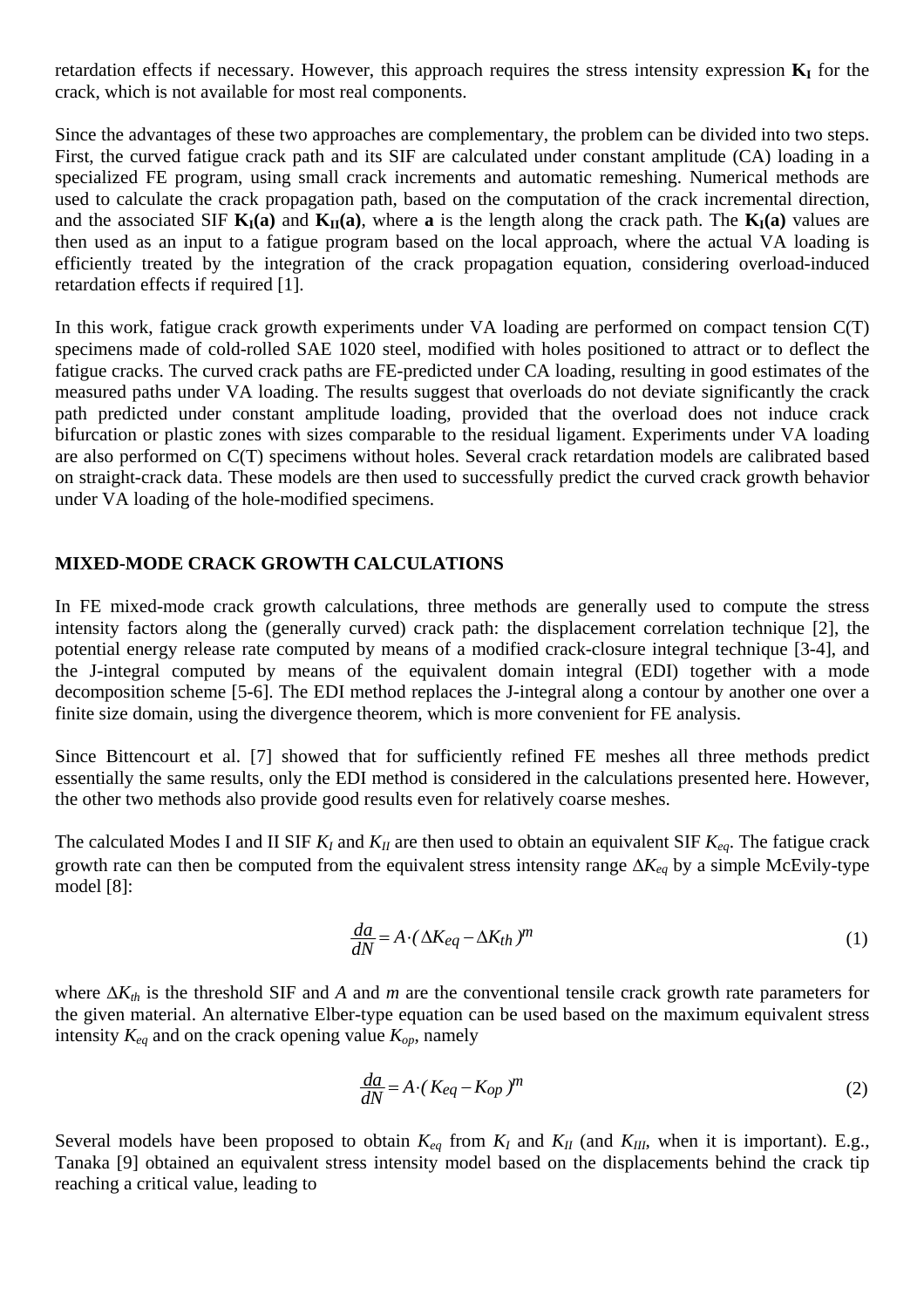$$
K_{eq} = \left[ K_I^4 + 8 \cdot K_{II}^4 + \frac{8 \cdot K_{III}^4}{1 - v} \right]^{1/4}
$$
 (3)

where  $\nu$  is Poisson's coefficient.

Another expression for *Keq* can be derived for elastic loading under plane stress conditions, based on the relations between the potential energy release rate *G* and the SIF [10], leading to

$$
K_{eq} = \sqrt{K_I^2 + K_{II}^2 + (1 + v) \cdot K_{III}^2}
$$
 (4)

Hussain et al. [11] used complex variable mapping functions to obtain  $G$  at a direction  $\theta$  with respect to the crack propagation plane under Mode I and II combined loading. They assumed that crack extension occurs in a direction  $\theta = \theta_0$  that maximizes *G*, leading to the maximum fracturing energy release rate ( $G_{max}$ ) criterion. Thus, an equivalent SIF is obtained at  $\theta = \theta_0$  that maximizes the expression

$$
K_{eq} = \sqrt{\frac{4}{(3+\cos^2\theta)^2} \left(\frac{1-\theta/\pi}{1+\theta/\pi}\right)^{\theta/\pi} \left[(1+3\cos^2\theta)K_I^2 - 8\sin\theta\cos\theta \cdot K_I K_{II} + (9-5\cos^2\theta)K_{II}^2\right]}
$$
(5)

The computed θ*0* values at each calculation step are used to obtain the crack incremental growth direction and thus the fatigue crack path - in the linear-elastic regime.

Sih [12] proposed a criterion for mixed-mode loading based on the strain energy density *S* around the crack tip. It is assumed that the crack propagates in a direction  $\theta = \theta_0$ ' that minimizes *S*. The associated equivalent SIF is then calculated at  $\theta = \theta_0$ ' that minimizes the expression

$$
K_{eq}^{2} = \frac{1}{4(1-2v)} \{ (3-4v-\cos\theta)(1+\cos\theta) \cdot K_{I}^{2} + 2\sin\theta \cdot [\cos\theta - 1 + 2v] \cdot K_{I}K_{II} +
$$
  
+ 
$$
[4(1-v)(1-\cos\theta) + (1+\cos\theta)(3\cos\theta - 1)] \cdot K_{II}^{2} + 4K_{III}^{2} \}
$$
(6)

Erdogan and Sih [13] proposed the maximum circumferential stress ( $\sigma_{\theta max}$ ) criterion, which considers that crack growth should occur in the direction that maximizes the circumferential stress in the region close to the crack tip. They considered the stresses at the crack tip under combined Mode I and II loading, given by summing up the stress fields generated by each mode:

$$
\sigma_r = \frac{1}{\sqrt{2\pi r}} \left\{ \frac{1}{4} \left( 5\cos\frac{\theta}{2} - \cos\frac{3\theta}{2} \right) \cdot K_I - \frac{1}{4} \left( 5\sin\frac{\theta}{2} - 3\sin\frac{3\theta}{2} \right) \cdot K_{II} \right\} \tag{7}
$$

$$
\sigma\theta = \frac{1}{\sqrt{2\pi r}} \left\{ \frac{1}{4} \left( 3\cos\frac{\theta}{2} + \cos\frac{3\theta}{2} \right) \cdot K_I - \frac{3}{4} \left( \sin\frac{\theta}{2} + \sin\frac{3\theta}{2} \right) \cdot K_{II} \right\}
$$
(8)

$$
\tau_{r\theta} = \frac{1}{\sqrt{2\pi r}} \left\{ \frac{1}{4} \left( \sin \frac{\theta}{2} + \sin \frac{3\theta}{2} \right) \cdot K_I + \frac{1}{4} \left( \cos \frac{\theta}{2} + 3 \cos \frac{3\theta}{2} \right) \cdot K_{II} \right\} = -\frac{2}{3} \frac{\partial \sigma_{\theta}}{\partial \theta}
$$
(9)

where  $\sigma_r$  is the normal stress component in the radial direction,  $\sigma_\theta$  is the normal stress component in the tangential direction and  $\tau_{r\theta}$  is the shear stress component. These expressions are valid both for plane stress and plane strain. The Maximum Circumferential Stress criterion assumes that crack growth begins on a plane perpendicular to the direction in which  $\sigma_{\theta}$  is maximum. The maximum value of  $\sigma_{\theta}$  is obtained when  $\partial \sigma_{\theta}/\partial \theta$  is zero, which is equivalent to equating  $\tau_{r\theta} = 0$ , according to Equation (9). The equation  $\tau_{r\theta} = 0$  has a trivial solution  $\theta = \pm \pi$  (for  $\cos(\theta/2) = 0$ ), and a non-trivial solution  $\theta = \theta_0$ " given by

$$
\theta_0'' = 2\arctan\left(\frac{1}{4}\frac{K_I}{K_{II}} \pm \frac{1}{4}\sqrt{\left(\frac{K_I}{K_{II}}\right)^2 + 8}\right) \tag{10}
$$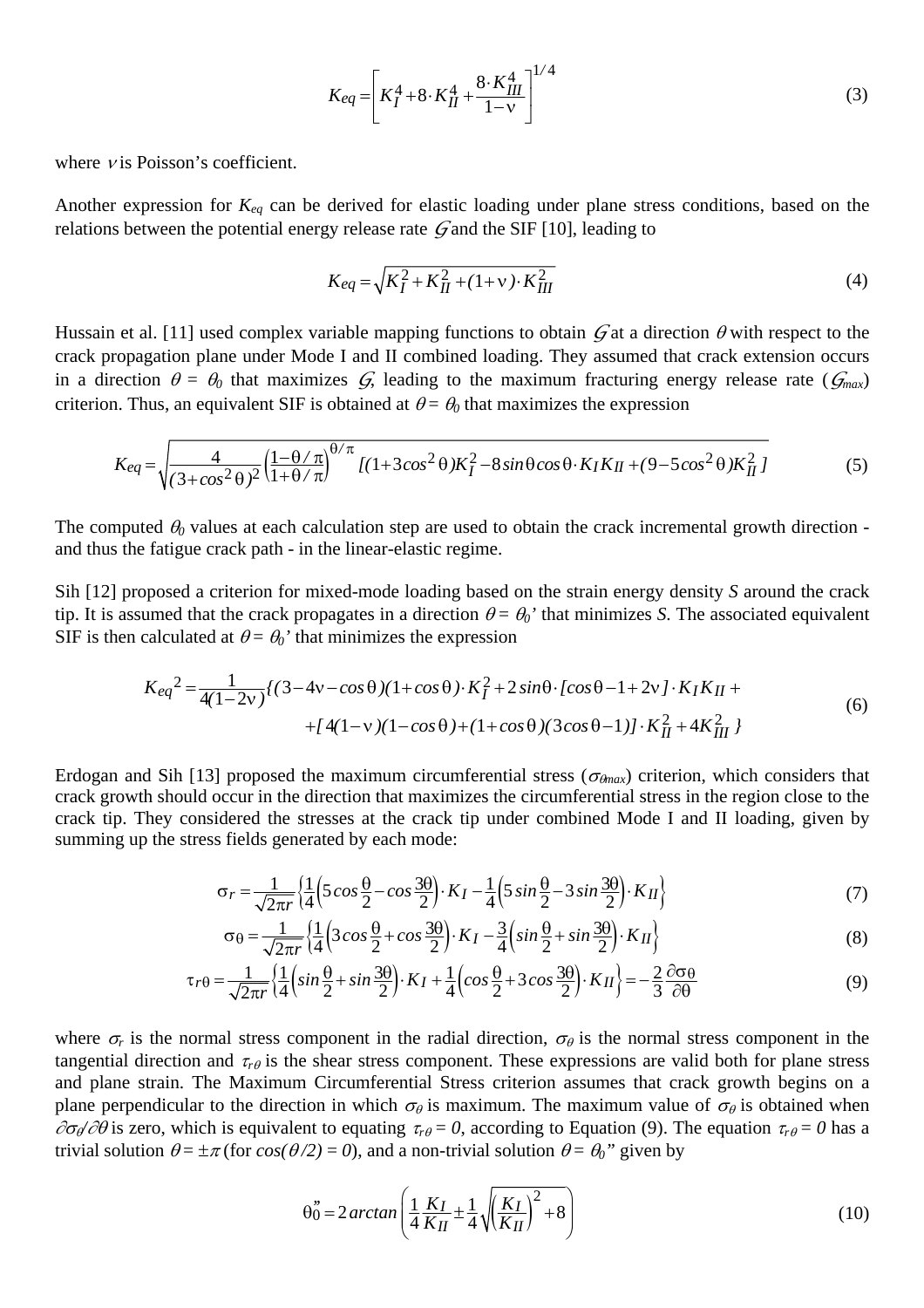where the sign of  $\theta_0$ " is the opposite of the sign of  $K_{II}$ . According to the  $\sigma_{\theta max}$  criterion, the equivalent SIF is calculated at the value  $\theta = \theta_0$ ", which maximizes the expression

$$
K_{eq} = \frac{1}{4} \left( 3\cos\frac{\theta}{2} + \cos\frac{3\theta}{2} \right) \cdot K_I - \frac{3}{4} \left( \sin\frac{\theta}{2} + \sin\frac{3\theta}{2} \right) \cdot K_{II}
$$
\n(11)

Several other criteria have been proposed in the literature, such as the ones by Nuismer, Amestoy et al., Richard, Schöllmann et al., and Pook [14]. A few of these criteria even predict the warping angle of a 3-D crack subject to Mode III loading. A comprehensive review of the proposed equivalent SIF and propagation angle expressions can be found in [14].



**Figure 1:** Crack propagation direction  $\theta$  as a function of the  $K_1/K_1$  ratio according to the  $\sigma_{\theta max}$ ,  $G_{max}$  and *Smin* models.



**Figure 2:** Equivalent SIF  $K_{eq}$  as a function of the  $K_{II}/K_I$  ratio according to several models.

All presented models have notable differences if the amount of Mode II loading is significant. For instance, under pure Mode II loading, the propagation angle  $\theta$  is  $\pm$ 70.5°,  $\pm$ 75° and  $\pm$ 82° according to the  $\sigma_{\theta max}$ ,  $\mathcal{G}_{max}$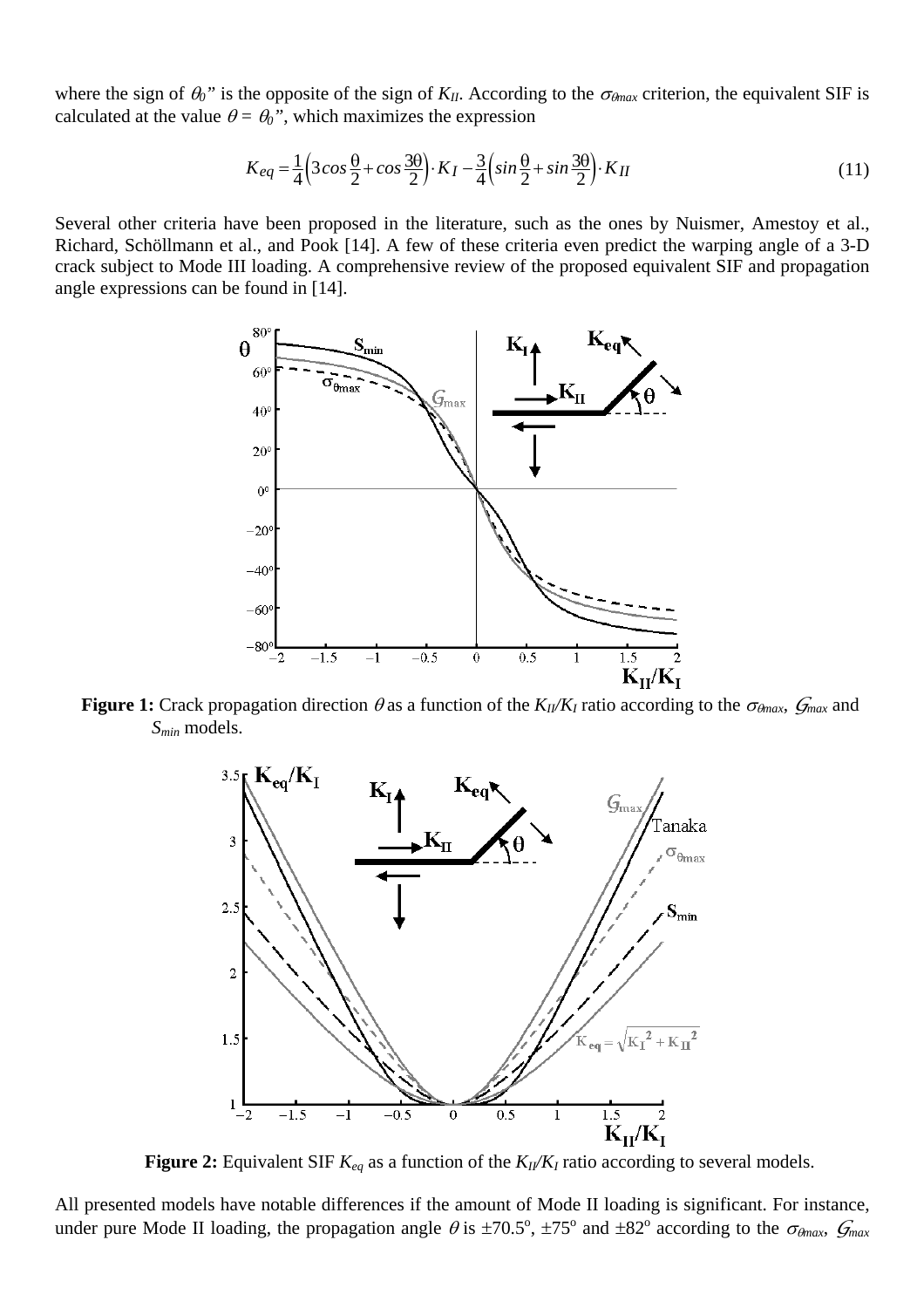and *Smin* models, respectively, leading to *Keq* values of approximately 1.15⋅*KII*, 1.60⋅*KII* and 1.05⋅*KII* (assuming  $v = 0.3$ ). In addition, Tanaka's model results in this case in  $K_{eq} = 1.68 \cdot K_{II}$ , while Equation (4) furnishes  $K_{eq} = K_{II}$ . The values of  $\theta$  and  $K_{eq}$  obtained from each model are plotted in Figs. 1 and 2 as a function of the  $K_I/K_I$  ratio.

The differences among the studied models might be significant for mixed-mode fracture predictions, however they turn out to be negligible for fatigue crack propagation calculations. In fact, since all above models predict crack path deviation ( $\theta \neq 0$ ) under any  $K_{II}$  different than zero (see Fig. 2), they imply that fatigue cracks will always attempt to propagate in pure Mode I, minimizing the amount of Mode II loading, curving their paths if necessary to avoid rubbing their faces. As soon as the crack path is curved to follow pure Mode I, all models agree that  $K_{eq}$  is equal to  $K_I$ . Therefore, not only the crack path but also the associated SIF values calculated by any of the above criteria are essentially the same. This has been verified by Bittencourt et al. [7], who concluded from FE simulations that these criteria provide basically the same numerical results. Since the Maximum Circumferential Stress criterion is the simplest, even presenting a closed form solution, it is the one adopted in the present work.

## **NUMERICAL PROCEDURE**

Two complementary pieces of software, named **Quebra2D** and **ViDa** [1, 15, 16], have been developed to implement the two steps of this hybrid methodology. A brief description of both programs is presented below.

**Quebra2D** is an interactive graphical program for simulating two-dimensional fracture processes based on a FE self-adaptive mesh-generation strategy [15, 17]. This program includes all methods described above to compute the crack increment direction and the associated stress-intensity factors along the crack path. Moreover, its adaptive FE analyses are coupled with modern and very efficient automatic remeshing schemes, which substantially decrease the computational effort.

The automatic calculation procedure in **Quebra2D** is performed in 4 steps: (i) the FE model of the cracked structure is solved to obtain  $\mathbf{K}_{\text{I}}$  and  $\mathbf{K}_{\text{II}}$  and to calculate the corresponding crack propagation direction; (ii) the crack is increased in the growth direction by a (small) required step; (iii) the model is remeshed to account for the new crack size; and (iv) the process is iterated until rupture or until a specified crack size is reached. As a result, a list of  $K_I$  and  $K_{II}$  values is generated at short but discrete intervals along the predicted crack paths.

The second program, named **ViDa**, is a general-purpose fatigue design program developed to predict both initiation and propagation fatigue lives under VA loading by all classical design methods, including the **SN**, the **IIW** (for welded structures) and the ε**N** for crack initiation, and the **da/dN** for crack propagation. It includes several load interaction models to predict overload and underload-induced crack retardation and acceleration. The program includes comprehensive database with mechanical properties of more than 13000 materials, hundreds of editable  $\mathbf{K}_{\mathbf{I}}$  and  $\mathbf{K}_{\mathbf{II}}$  SIF expressions and  $\mathbf{da}/\mathbf{dN}$  curves to be used in the calculations. In particular, **ViDa** accepts any crack growth equation and any SIF expression, making it an ideal companion to **Quebra2D**, which can be used to generate the required ∆**K** expression if not available in its database.

## **EXPERIMENTAL RESULTS**

The FCG experiments were performed on cold-rolled SAE 1020 steel with yield strength **285MPa**, ultimate strength **491MPa**, Young modulus **205GPa**, and reduction in area **54%**, measured according to the ASTM E 8M-99 standard, with the analyzed weight percent composition: C 0.19, Mn 0.46, Si 0.14, Cu 0.11, Ni 0.052, Cr 0.045, Mo 0.007, Nb 0.002, Ti 0.002, Fe balance. The tests were performed at two  $\mathbf{R} = \text{Kmin}/\mathbf{K}_{\text{max}}$  ratios,  $R = 0.1$  and  $R = 0.7$ , in a 250kN computer-controlled servo-hydraulic testing machine. The crack length was measured following ASTM E 647-99 procedures. The measured growth rates on 16 standard compact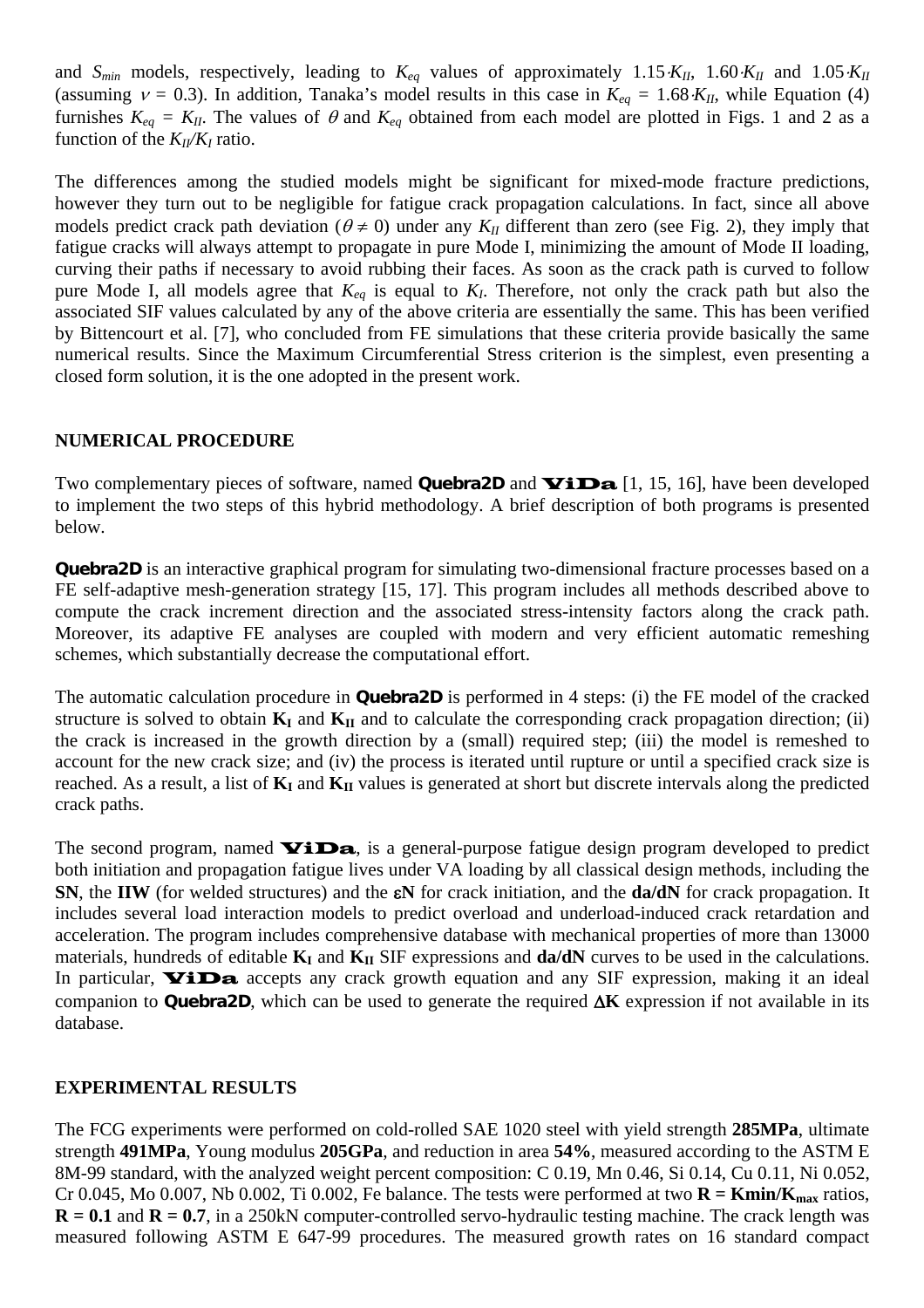tension C(T) test specimens were fitted by a modified McEvily **da/dN** equation (in m/cycle), as shown in Figure 3, where the propagation threshold under  $\mathbf{R} = 0$  is  $\Delta \mathbf{K}_0 = 11.5 \text{ MPa}\sqrt{\text{m}}$ , and the fracture toughness is  $K_C = 280 \text{ MPa}\sqrt{\text{m}}$ .



**Figure 3:** Modified McEvily **da/dN** equation fitted to the SAE 1020 steel data.

Three modified  $C(T)$  specimens were designed and tested, with width  $w = 29.5$ mm and thickness  $t = 8$ mm. Each one had a 7mm-diameter hole positioned at a slightly different horizontal distance **A** and vertical distance **B** from the notch root, as shown in Figure 4(a). Two very different crack growth behaviors had been predicted by the FE modeling of the C(T) specimens, depending on the hole position. The predictions indicated that the fatigue crack was always attracted by the hole, but it could either curve its path and grow toward the hole ("sink in the hole" behavior) or just be deflected by the hole and continue to propagate after missing it ("miss the hole" behavior).

Using the **Quebra2D** program, the transition point between the "sink in the hole" and the "miss the hole" crack growth behaviors was identified. The three modified C(T) specimens were designed so that specimens named CT1(CA) and CT1(VA) had the hole just half a millimeter above the transition point, and a specimen named CT2(CA) had the hole half a millimeter below it. The chosen specimen geometries were machined, measured, and FE remodeled, to account for small deviations in the machining process (Figure 5). In this way, it could be assured that the numerical models used in the predictions reproduced the real geometry of the tested specimens.



**Figure 4:** Measured dimensions of the hole-modified C(T) specimens (mm).

Specimens CT1(CA) and CT2(CA) were tested under CA loading, under a quasi-constant stress-intensity range  $\Delta K_I \approx 20 \text{MPa} \sqrt{\text{m}}$  and load ratio **R** = 0.1.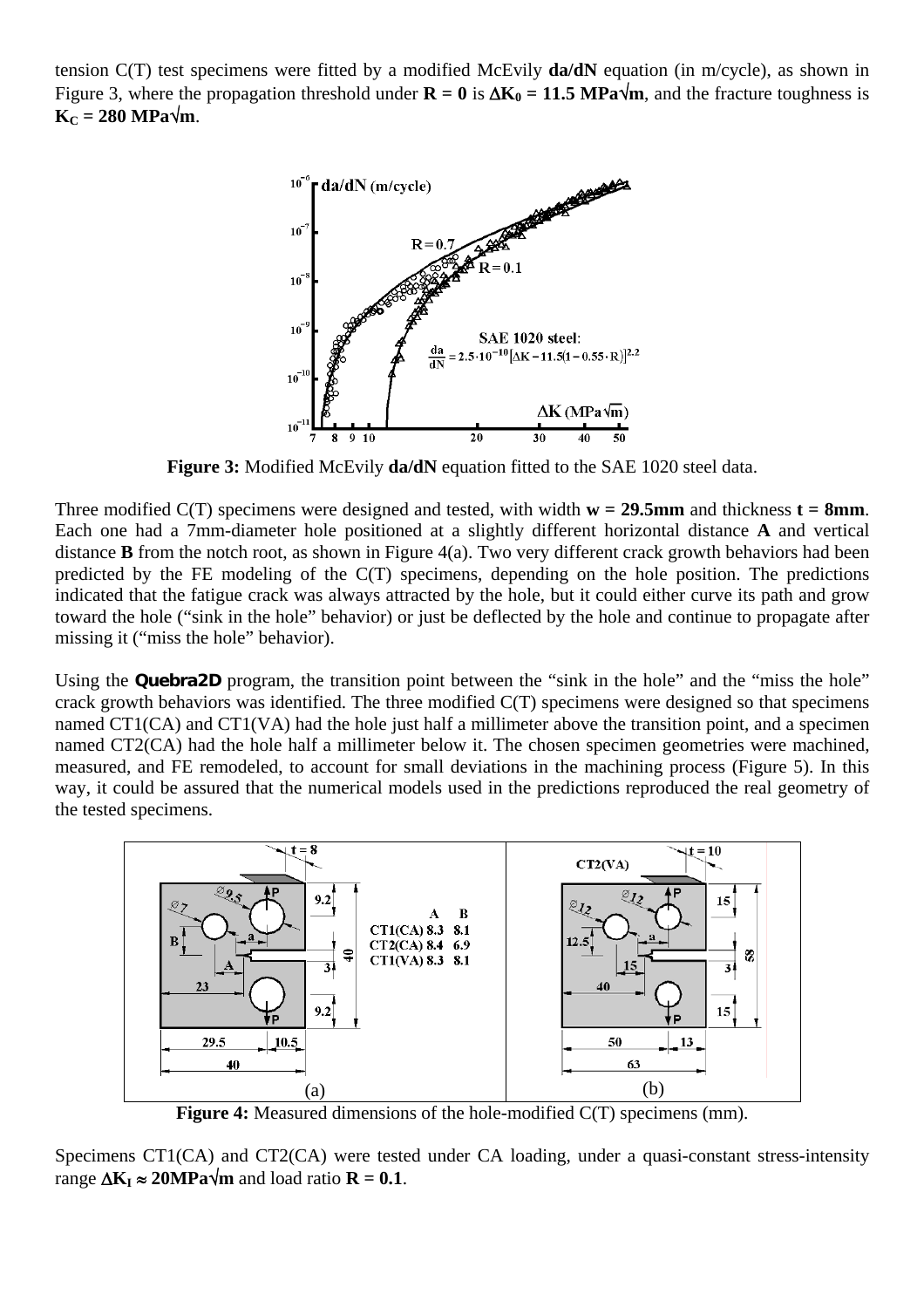

**Figure 5:** Automatically generated FE mesh of the CT1(CA) and CT2(CA) specimens.

Two specimens were tested under VA loading: one standard C(T) specimen, and the holed CT1(VA). The VA load histories applied to the specimens are shown in Figure 6.



**Figure 6:** Applied load history (in kN) for standard C(T) and modified CT1(VA).

Figure 7 shows the predicted and measured crack paths for the three modified specimens (in mm) under CA or VA loading, presenting a very good match. This suggests that the curved crack paths predicted under CA loading give good estimates of the measured paths under VA loading. Therefore, assuming that the Linear Elastic Fracture Mechanics (LEFM) conditions apply, the discussed two-step methodology can be generalized to the VA loading case.



**Figure 7:** Predicted and measured crack paths for the modified  $C(T)$  specimens (mm).

The SIF values calculated under CA loading along the crack path using the **Quebra2D** program were exported to the  $\triangledown$ iDa software to predict fatigue life, considering load interaction effects. Figure 8 shows predicted and measured crack sizes for the modified C(T) specimens under CA loading.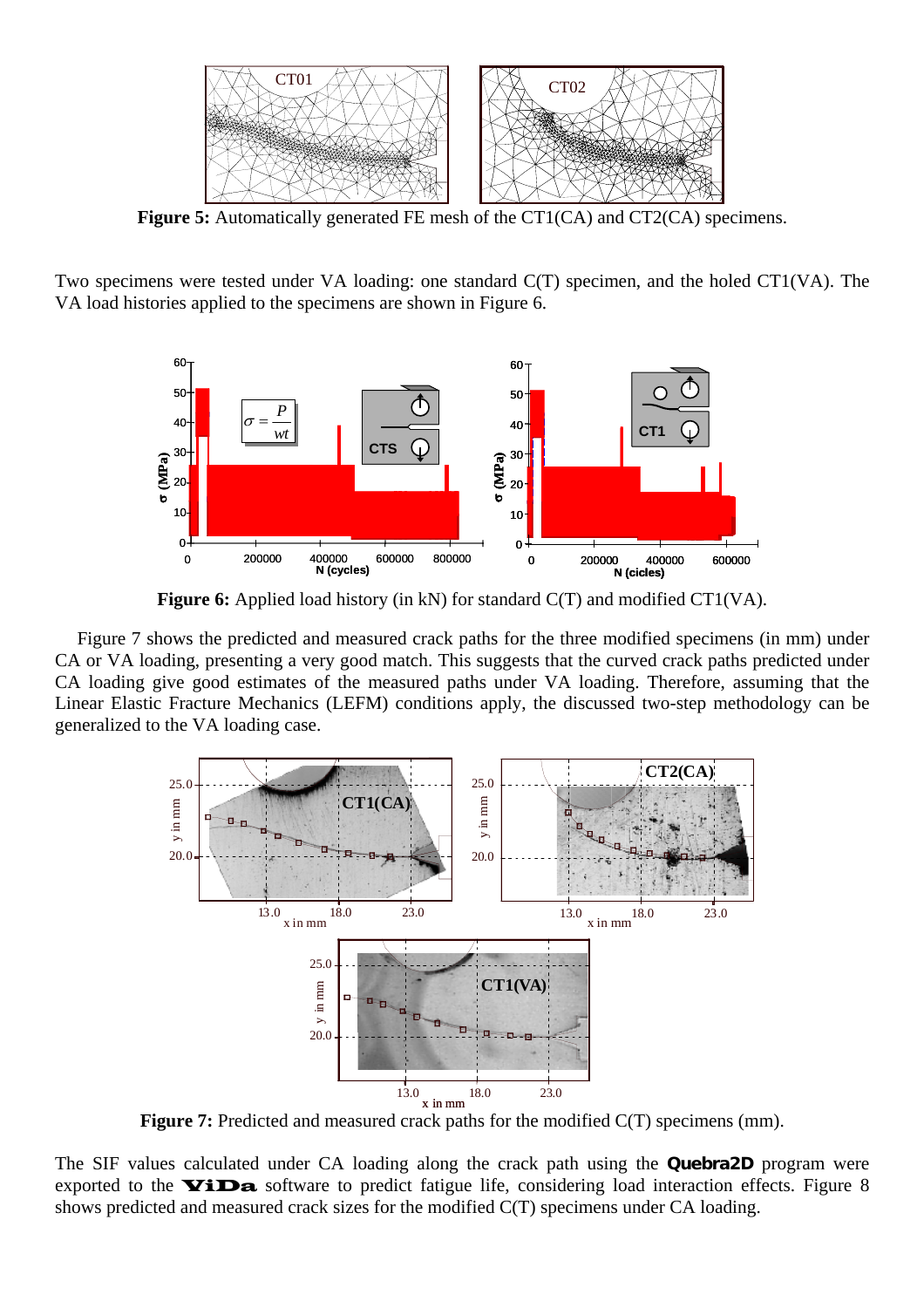Several crack retardation models were calibrated based on the standard C(T) data under VA loading, including the Constant Closure model [11] (where the crack opening load  $K_{op}$  was calibrated as 26% of the maximum overload SIF,  $K_{\text{ol,max}}$ ), a modified Wheeler model [18-19] (where the model's exponent was estimated as 0.51), and Newman's closure model [20] (generalized for the VA loading case, where the stress-state constraint factor was fitted as  $\alpha = 1.07$ , suggesting dominant plane-stress FCG conditions). The fitted load interaction parameters were then used to predict in the  $\mathbf{Vi}\mathbf{Da}$  program the crack growth behavior under VA loading of the hole-modified CT1(VA) specimen, see Fig. 9. The significant retardation effects of the CT1(VA) specimen were very well predicted using these three load interaction models.



**Figure 8:** Predicted and measured FCG for modified C(T) specimens under CA loading.



**Figure 9:** Crack growth predictions (based on straight-crack calibrations) on a modified C(T) specimen under VA loading.

Finally, a larger modified C(T) specimen named CT2(VA) has been designed and tested under VA loading, with sizes shown in Figure 2(b). The applid VA load history is shown in Fig. 10. As seen in Fig. 11(a), in the beginning there is a good match between the predicted and measured crack paths. However, after an overload at about 750,000 load cycles in the history, there is a significant deviation in the crack path. After carefully examining the specimen surface, it was found that the crack tip had unexpectedly bifurcated due to the overload, see Fig. 11(b). Even though such crack bifurcations can be easily modeled using the **Quebra2D** program [21-22], it is very difficult to predict whether and when they are induced. In addition, this overload generated a very large plastic zone ahead of the bifurcated crack tip, with dimensions comparable to the length of the residual ligament between the crack and the hole, invalidating LEFM assumptions. Therefore, elastic-plastic FE calculations considering bifurcation effects would be required to predict the crack path of this specimen.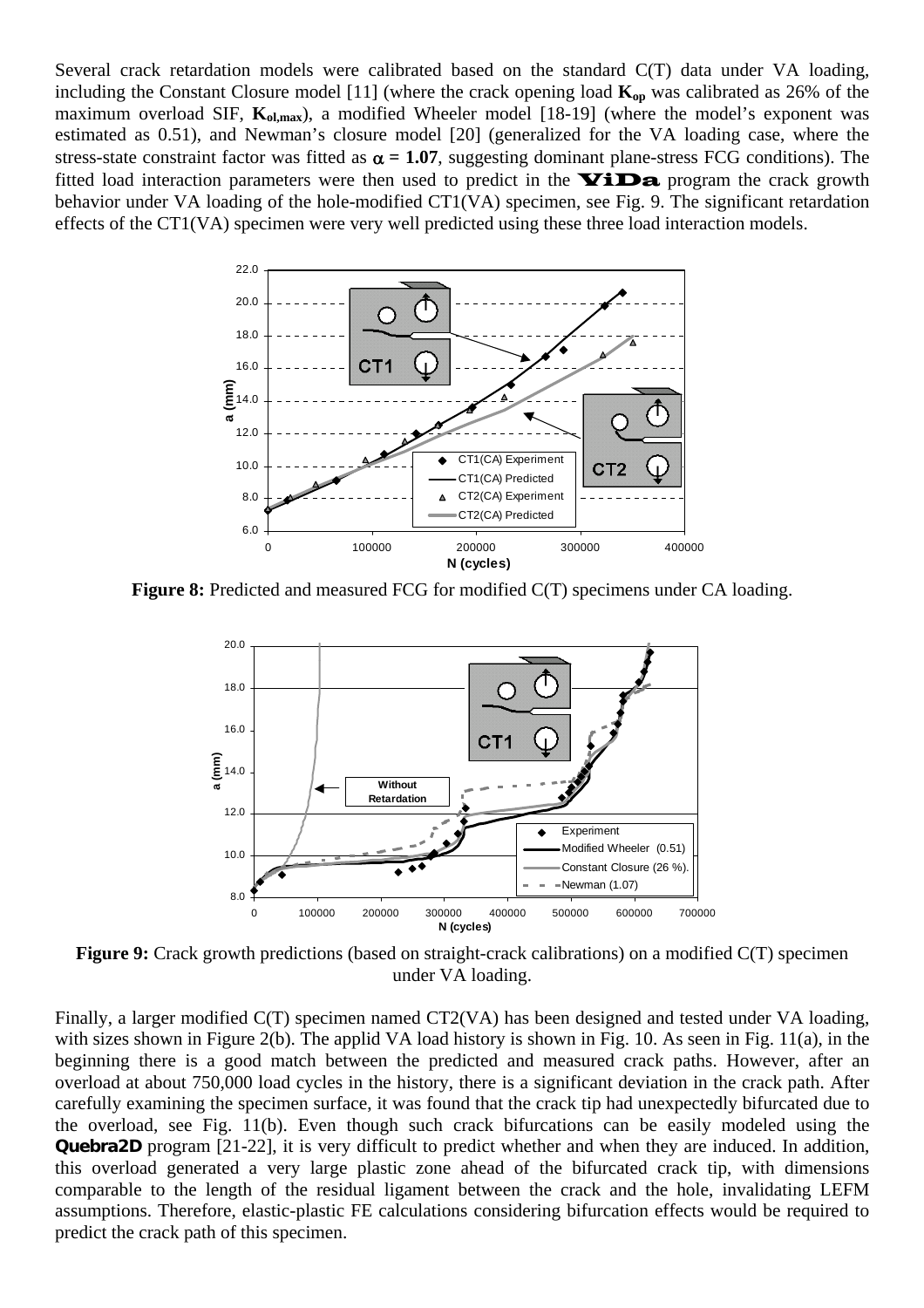

**Figure 10:** Applied load history for standard modified CT2(VA) specimens.



Figure 11: Predicted and measured crack paths for the CT2(VA) specimens.

## **CONCLUSION**

A two-phase methodology was presented to predict fatigue crack propagation in generic 2D structures. First, self-adaptive finite elements were used to calculate the fatigue crack path and the stress-intensity factors along the crack length  $K_I(a)$  and  $K_{II}(a)$ , at each propagation step. The computed  $K_I(a)$  was then used to calculate the propagation fatigue life by the local approach, considering overload-induced crack retardation effects.

Two complementary software have been developed to implement this methodology. The first is an interactive graphical program for simulating two-dimensional fracture processes based on a finite-element adaptive mesh-generation strategy. The second is a general-purpose fatigue design software developed to predict both initiation and propagation fatigue lives under variable loading by all classical design methods. Particularly, its crack propagation module accepts any stress-intensity factor expression, including the ones generated by the finite-element software.

Experimental results validated the proposed methodology, in particular suggesting that overloads do not significantly deviate the crack path predicted under simple loading. Moreover, the developed software demonstrated that effective and economical predictions of crack propagation paths and fatigue lives can be obtained for arbitrary two-dimensional structural components under variable amplitude loading, provided that they did not induce crack bifurcation or plastic zones with sizes comparable to the residual ligament.